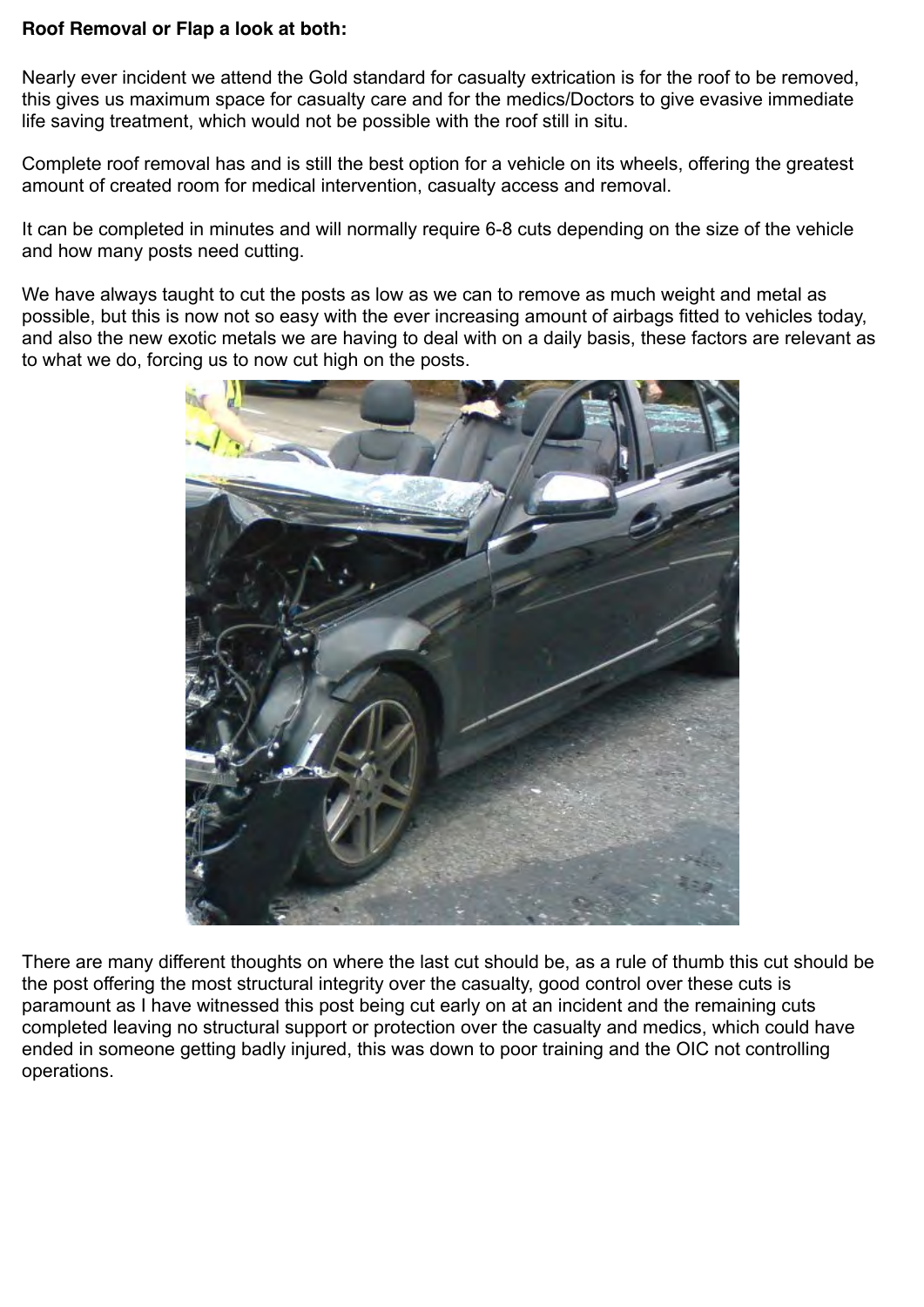## **Roof Flap**

The roof flap technique, this quite often seems to be the evolution of choice, either through bad habit's or is favored for some reason.

This technique can be very effective and quick to carry out but still requires if not the same but close to as many cuts to complete, depending on what type of flap you are going to carry out.

Yes one reason is that it reduces the amount of glass dust created, again this will depend on where you decide to make the flap. With the correct casualty protection (clear sheet) and compartmentation of the casualty and medics, glass dust does not really pose as a serious problem, and as i am aware there is no scientific data to show that this has caused a problem at RTC'c / MVA's that is not to say that we throw caution to the wind, never reduce the levels of PPE required c/w respiratory protection for everyone in the immediate area.

A good safety measure when flapping a roof is to attach a Line/rope to one of the posts to assist with the flap, this will greatly help with a heavy roof, and secondly is someone was to loose their footing it act as a safety to prevent the roof dropping out of control.



We have also witnessed the roof being flapped with the tailgate still attached, this is not best practice at all, it will raise the center of gravity as we flap the roof, it will be prone to catching the wind especially a rouge gust. Doing it this way will be very hard to control and is not advised, remove the tailgate and make your work easier.

Think ahead if there is a sunroof fitted, can we still flap the roof effectively, as the multiple layers of strengthening for the sunroof may hinder this technique.

There are also the half flap techniques from all angles and areas of the roof, think of one thing, will that technique do what you need to make the right amount of space for a casualty centered extrication, sometimes all that is needed is a half roof flap. (two cuts, two relief cuts) are all thats needed.